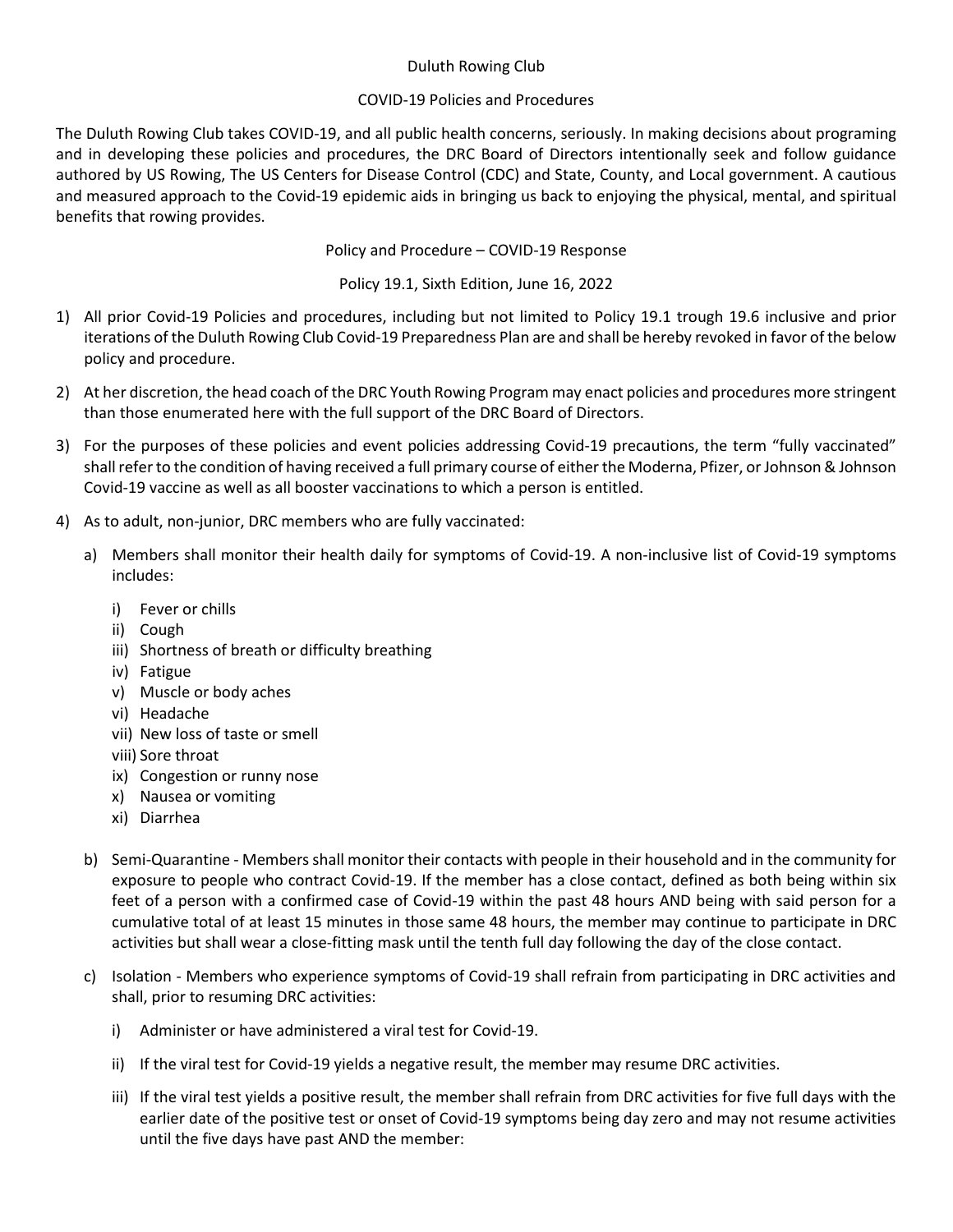- (1) Has been fever-free for the last 24 hours without a fever reducing medication; and
- (2) Covid symptoms are improving. Note that some symptoms, particularly the loss of taste and/or smell, may continue well after recovery.
- d) Following the end of isolation under subpart c) above, the member may resume participation in DRC activities, but shall wear a close-fitting mask until the tenth full day after the earlier of a positive test or the onset of Covid 19 symptoms.
- 5) As to adult, non-junior members who are not fully vaccinated:
	- a) Members shall wear a close-fitting mask while participating in DRC activities, except that the member may remove his or her mask in a single shell when that shell is away from the dock or in a double/pair shell when the partner is a member of the not fully-vaccinated member's immediate family and the shell is away from the dock.
	- b) Members shall monitor their health daily for symptoms of Covid-19. A non-inclusive list of Covid-19 symptoms includes:
		- i) Fever or chills
		- ii) Cough
		- iii) Shortness of breath or difficulty breathing
		- iv) Fatigue
		- v) Muscle or body aches
		- vi) Headache
		- vii) New loss of taste or smell
		- viii) Sore throat
		- ix) Congestion or runny nose
		- x) Nausea or vomiting
		- xi) Diarrhea
	- c) Quarantine Members shall monitor their contacts with people in their household and in the community for exposure to people who contract Covid-19. If the member has a close contact, defined as both being within six feet of a person with a confirmed case of Covid-19 within the past 48 hours AND being with said person for a cumulative total of at least 15 minutes in those same 48 hours, the member shall refrain from participating in DRC activities and shall, prior to resuming DRC activities:
		- i) Administer or have administered a viral test for Covid-19 on or after the fifth full day following exposure. The date of close contact is considered day zero.
		- ii) If the viral test yields a positive result for Covid-19, isolate as described below in subpart c) below.
	- d) Isolation Members who experience symptoms of Covid-19 shall refrain from participating in DRC activities and shall, prior to resuming DRC activities:
		- i) Administer or have administered a viral test for Covid-19.
		- ii) If the viral test for Covid-19 yields a negative result, the member may resume DRC activities.
		- iii) If the viral test yields a positive result, the member shall refrain from DRC activities for five full days with the earlier date of the positive test or the onset of Covid-19 symptoms being day zero and may not resume activities until the five days have past AND the member:
			- (1) Has been fever-free for the last 24 hours without a fever reducing medication; and
			- (2) Covid symptoms are improving. Note that some symptoms, particularly the loss of taste and/or smell, may continue well after recovery.
- 6) To the extent practicable, members, whether fully-vaccinated or not, shall attempt to maintain a social distance of six feet from other members.